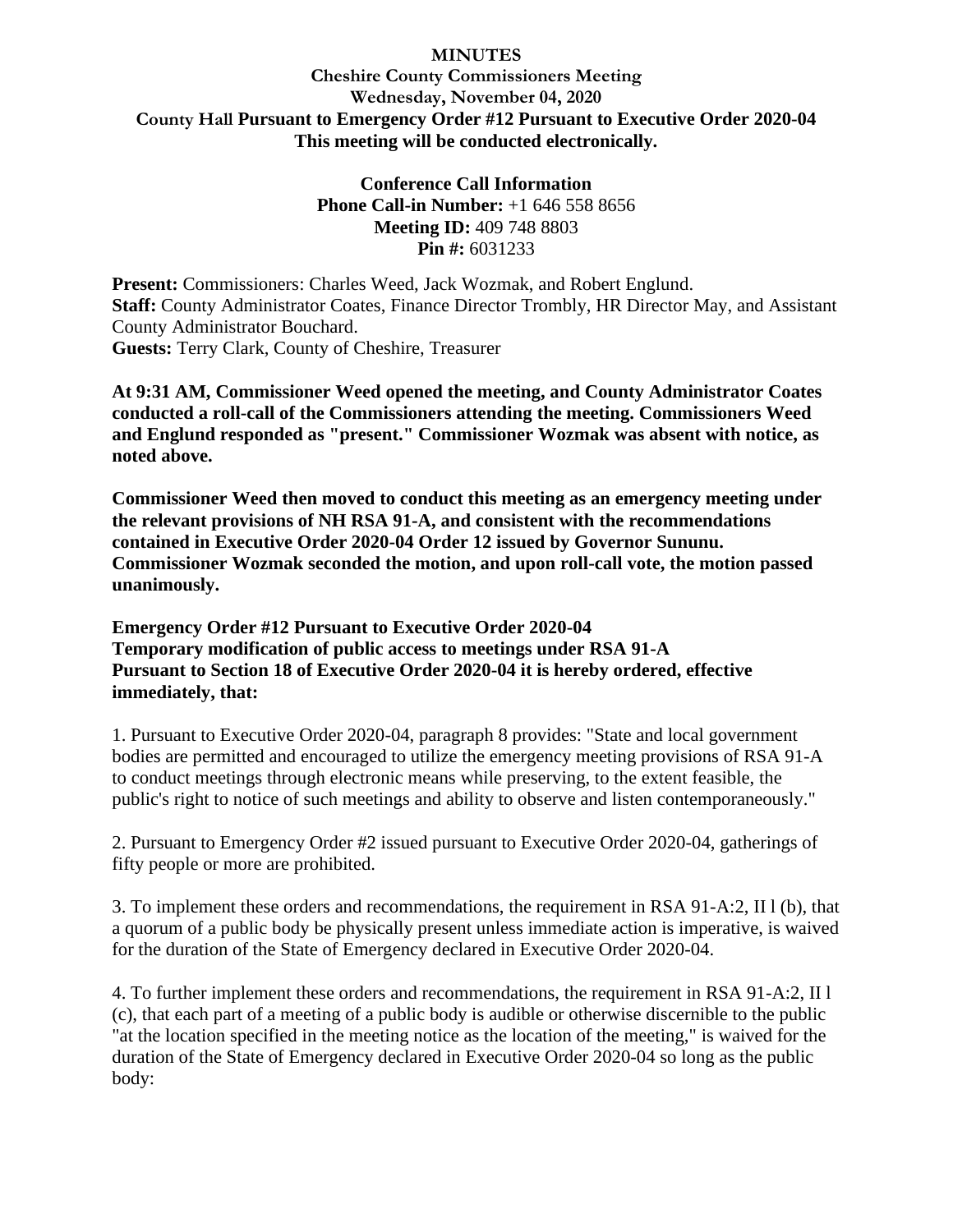## **Cheshire County Commissioners Meeting Wednesday, November 04, 2020 County Hall Pursuant to Emergency Order #12 Pursuant to Executive Order 2020-04 This meeting will be conducted electronically.**

### **Conference Call Information Phone Call-in Number:** +1 646 558 8656 **Meeting ID:** 409 748 8803 **Pin #:** 6031233

- Provides public access to the meeting by telephone, with additional access possibilities by
- video or other electronic means.
- Provides public notice of the necessary information for accessing the meeting.
- Provides a mechanism for the public to alert the public body during the meeting if there are
- problems with access: and
- Adjourns the session if the public is unable to access the meeting.

Coates then outlined the rules of the meeting.

- 1. The public has an opportunity at the beginning of the Commissioners Meeting under "Public Comment" to speak. Community input will not be allowed after that point unless recognized and allowed by the Chair of the Commissioners.
- 2. All votes will be Roll Call, and when recognized, we are asking that you re-state your name and yes or no
- 3. If you have a question or motion that you would like to ask to put forward, please state the following, "Mr. Chair, Commissioner (your name) has a question or motion."
- 4. If you are having issues hearing the call, please text or call the County Administrator at 603-313-9002.
- 5. Please mute your phones so background noise won't interfere with the meeting.
- 6. This meeting has been posted on our website so that the community, department heads, and media can listen to the meeting.
- 7. This meeting is utilizing a Zoom Platform so listeners can join us via audio or audio/visual.

At 9:33 AM, the Chair recognized Treasurer and Commissioner Elect, Terry Clark, who discussed the possibility of a joint meeting between the City of Keene and the County for a discussion of the Carbon Cashback program in December. A meeting will be scheduled to discuss the logistics of a joint meeting with the City's Energy and Climate Committee.

Bansley was then recognized to discuss Master Agenda Item #816: Grant Agreement with Health Strategies of NH on behalf of the Greater Monadnock Public Health Network.

She asked the Commissioners to vote to accept an award and execute award documents for a \$25,000 grant from Health Strategies of NH for the Greater Monadnock Public Health Network. The grant is to develop a regional action plan for their service area related to SUD and form community connection partnerships among community-based organizations working to respond to the pandemic and refer individuals with SUD to appropriate providers and supports. The source of funds is the federal CARES Act pass-through the Governor's Office for Emergency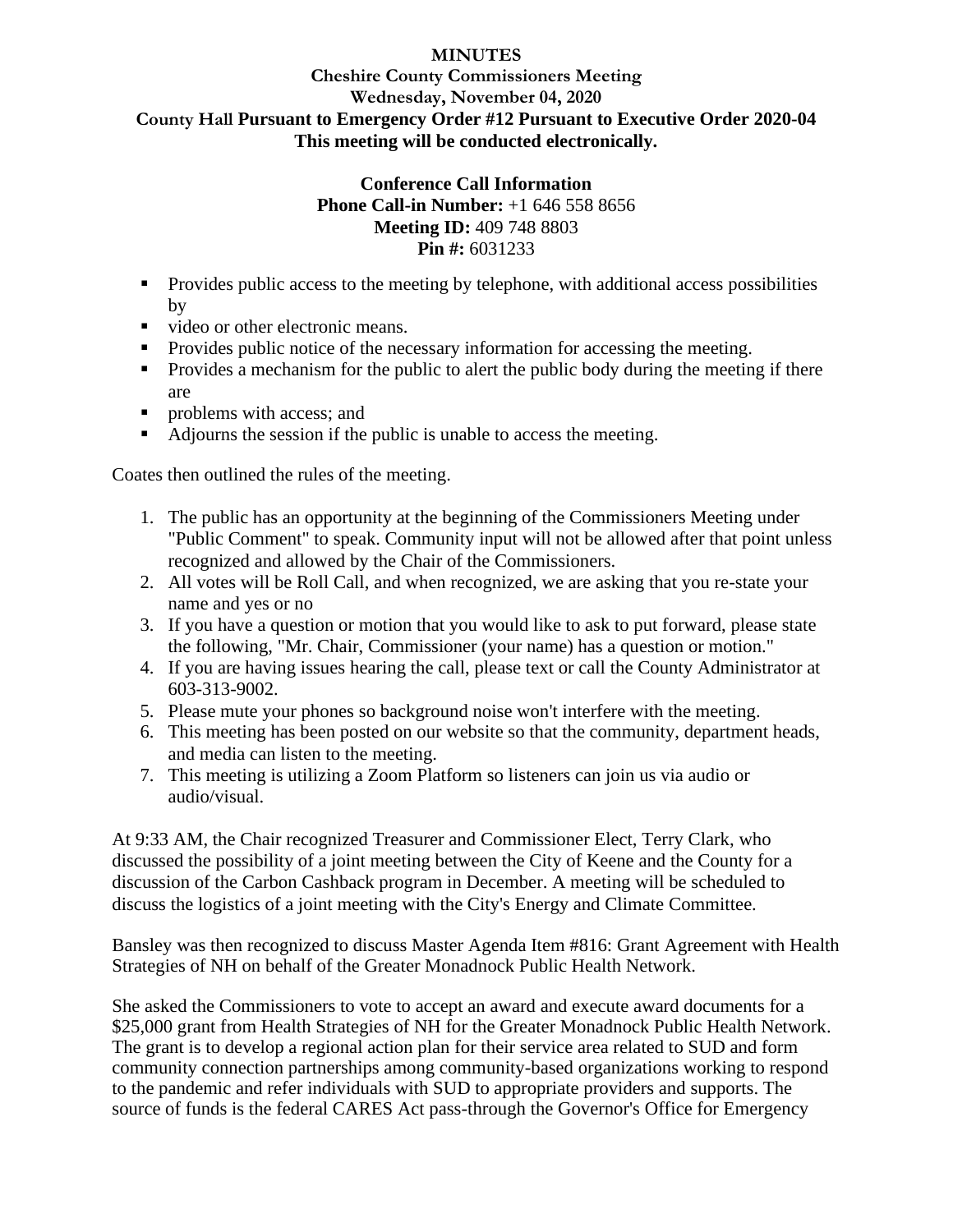# **Cheshire County Commissioners Meeting Wednesday, November 04, 2020 County Hall Pursuant to Emergency Order #12 Pursuant to Executive Order 2020-04 This meeting will be conducted electronically.**

**Conference Call Information Phone Call-in Number:** +1 646 558 8656 **Meeting ID:** 409 748 8803 **Pin #:** 6031233

Relief and Recovery (GOFERR) and pass-through Health Strategies of NH. Funds will be spent on an intern/contractor's time and advertisements for SUD services.

#### **Following discussions, Commissioner Wozmak moved to authorize acceptance of the grant and was seconded by Commissioner Englund. Upon roll call vote, the motion passed unanimously. The Chair then signed the required documentation.**

Coates and Trombly then addressed Master Agenda Item #817: 2020 Budget Discussions. Trombly reviewed the areas examined in the Commissioners budget review and highlighted revenue true-ups and staff recommendations.

An in-depth review and discussion of the line item cuts and additions began. The Commissioners discussed many issues and specific concerns in detail.

## **Following discussions, Commissioner Englund moved to reduce the Child Advocacy group funding from \$5,000.00 to \$2,500.00, and Commissioner Wozmak seconded the motion. Upon roll call vote, the motion passed unanimously**.

Commissioners Englund and Weed suggested that some outside agencies' funding cuts could be redistributed to other agencies; however, it was decided that this was an impracticable option to pursue, and no further action was taken.

**Following review of the Maplewood operating budget, Commissioner Wozmak moved to increase the daily room and board rate at Maplewood Nursing Home from \$337.00 per day to \$341.00 per day for ICF care, and from \$361.00 per day to \$366.00 per day for TLC care effective February 1, 2021. This represents a rounded 1.30% increase to coincide with the Social Security Cost of Living Adjustment for 2021. Commissioner Englund seconded the motion. Upon roll call vote, the motion passed unanimously.** 

**Commissioner Wozmak then made a motion to increase the monthly rent at Maplewood Assisted Living by \$50.00 per month from \$3,050 per month to \$3,100.00 and was seconded by Commissioner Englund. Upon roll call vote, the motion passed unanimously.**

**Commissioner Wozmak moved to remove the line item funding for the Sheriff's body camera request due to the cameras' on-going operational and maintenance costs and was seconded by Commissioner Weed. Upon roll call vote, the motion passed unanimously.**

**Commissioner Wozmak made a motion to recommend to the Cheshire County Executive Committee of the Delegation the Commissioners proposed budget for 2021 in the amount of \$55,959,044 (\$7,320,703 decrease or 11.57% decrease over 202 and Taxes to be raised at**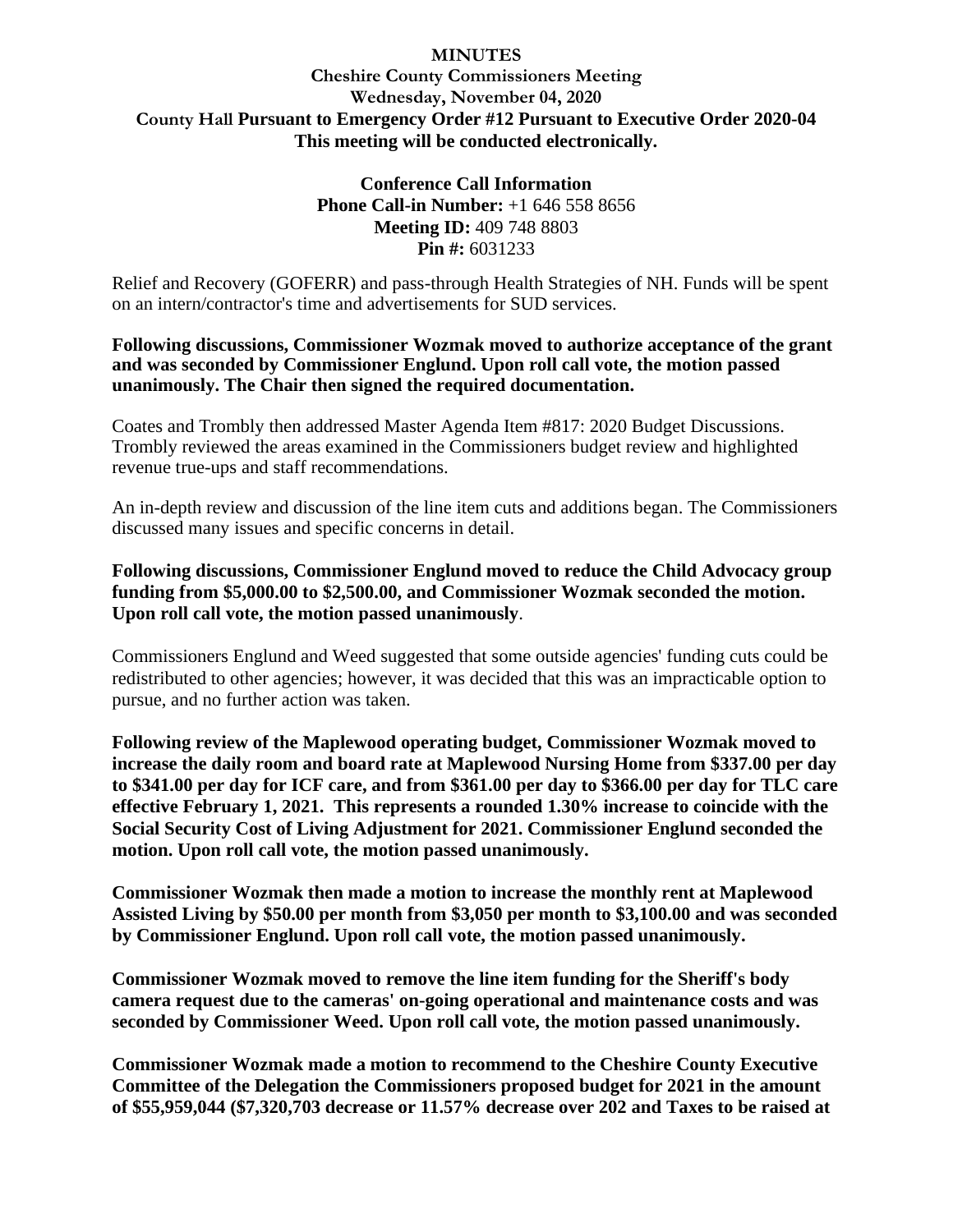# **Cheshire County Commissioners Meeting Wednesday, November 04, 2020 County Hall Pursuant to Emergency Order #12 Pursuant to Executive Order 2020-04 This meeting will be conducted electronically.**

**Conference Call Information Phone Call-in Number:** +1 646 558 8656 **Meeting ID:** 409 748 8803 **Pin #:** 6031233

**\$29,074,333, which represents a \$355,962 increase or 1.24% over 2020 taxes to be raised. Commissioner Weed seconded the motion, and upon roll call vote, the motion passed unanimously.**

Administrator Coates for the Weekly Operations Report.

Coates said that Diluzio Ambulance is working on calibrating the ventilators, and when the process is completed a press release will be issued, and a photo opportunity will be scheduled with the local press.

Coates then discussed setting aside monies for the restoration of the Cupola. After much discussion **Commissioner, Wozmak moved that the Board of Commissioners supports and recommends setting aside up to \$222,000.00 from the 2021 ProShare Funds to restore the Cupola on the 12 Court St. building. The recommendation is contingent on receiving an amount near or equal to the ProShare funds received in 2020.** 

**The ProShare monies would fund a portion of Counties fifty percent (50%) match of approximately \$425,000.00 for a projected total of \$850,000.00.**

**The remaining portion of the match would be accomplished through fundraising efforts, as was done with the window restoration project. Commissioner Weed seconded the motion. Upon vote, the motion passed unanimously.**

Coates then discussed the need to review the funding of programs around mental health, opiates, and other human health issues that need to be addressed on a County level. The result would be to create the equivalent of a Countywide Integrated Delivery Network (IDN) that would provide critical servers to only Cheshire County taxpayers unlike the current IDN that spans multiple counties.

Coates then related that a meeting was held with the vendor for the Countywide energy audit, and a full review of the proposed program will take place on November  $18<sup>th</sup>$  at the weekly Commissioners meeting.

Coates said that the swearing-in of elected officials would take place on January  $4<sup>th</sup>$ .

Old Business: None

New Business: None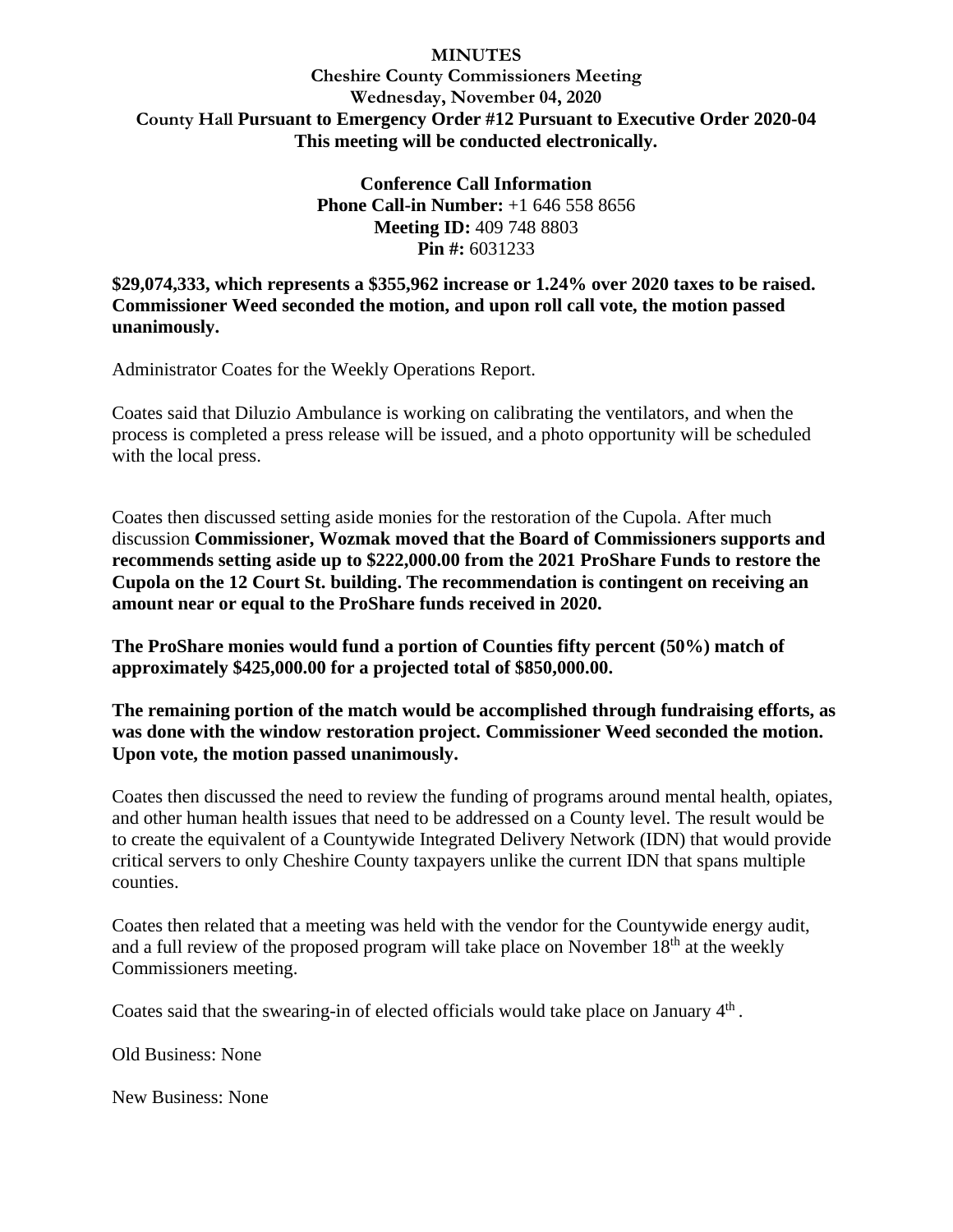# **Cheshire County Commissioners Meeting Wednesday, November 04, 2020 County Hall Pursuant to Emergency Order #12 Pursuant to Executive Order 2020-04 This meeting will be conducted electronically.**

**Conference Call Information Phone Call-in Number:** +1 646 558 8656 **Meeting ID:** 409 748 8803 **Pin #:** 6031233

**Consent Agenda: Minutes of 10/28/2020 and Manifests for the week.**

**Commissioner Womak moved the consent agenda and was seconded by Commissioner Englund. The motion passed with unanimous consent upon roll call vote.**

**At 11:16 AM pursuant to RSA 91-A:3, II (a), Commissioner Weed moved to enter a nonpublic session to discuss The dismissal, promotion, or compensation of any public employee or the disciplining of such employee, or the investigation of any charges against him or her, unless the employee affected (1) has a right to a public meeting, and (2) requests that the meeting be open, in which case the request shall be granted. Commissioner Englund seconded the motion, and upon roll call vote, the motion passed unanimously.**

**As a result of deliberations in a non-public session, the Commissioners voted unanimously to recess the session and reconvene in one week for further deliberations.**

**At 12:33 PM, the Commissioner's then voted unanimously to return to the public session.**

**At 12:35 PM pursuant to RSA 91-A:3, II (a), Commissioner Weed moved to enter a nonpublic session to discuss The dismissal, promotion, or compensation of any public employee or the disciplining of such employee, or the investigation of any charges against him or her, unless the employee affected (1) has a right to a public meeting, and (2) requests that the meeting be open, in which case the request shall be granted. Commissioner Englund seconded the motion, and upon roll call vote, the motion passed unanimously.**

**As a result of deliberations in a non-public session, the Commissioners, upon roll call vote, authorized an adjustment in compensation for R. J. based on training, education, experience, and increased responsibilities. The second adjustment in compensation and grade was approved for D. C. based on increased duties, experience, training, and education.** 

**Commissioner Wozmak moved to authorize the adjustments and was seconded by Commissioner Englund. Upon roll call vote, the motion passed unanimously.**

**12:59 PM here being no further public business to discuss, Commissioner Englund moved to re-enter public session, and Commissioner Weed seconded the motion. Upon roll call vote, the motion passed unanimously.**